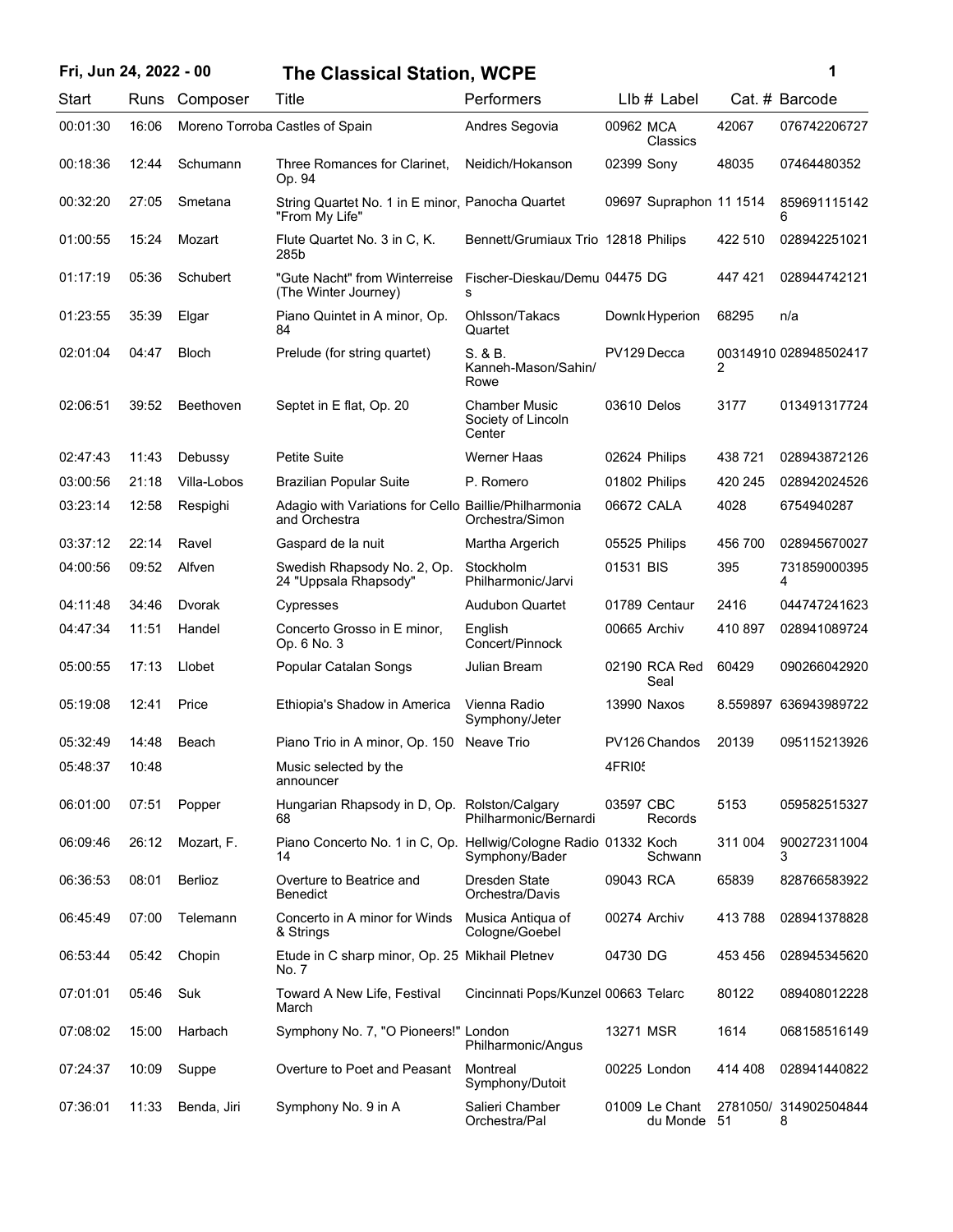| Fri, Jun 24, 2022 - 08 |       |                     | <b>The Classical Station, WCPE</b>                                        |                                                     |               |                                  |              | $\mathbf{2}$          |
|------------------------|-------|---------------------|---------------------------------------------------------------------------|-----------------------------------------------------|---------------|----------------------------------|--------------|-----------------------|
| Start                  | Runs  | Composer            | Title                                                                     | Performers                                          |               | $Llb#$ Label                     |              | Cat. # Barcode        |
| 07:48:49               | 10:36 | Mendelssohn         | Capriccio brillant in B minor,<br>Op. 22                                  | Hough/City of<br>Birmingham<br>Sym/Foster           |               | 04840 Hyperion                   | 66969        | 034571169699          |
| 08:01:00               | 07:56 | <b>Sibelius</b>     | Karelia Overture, Op. 10                                                  | Finnish Radio<br>Symphony/Saraste                   | 01292 RCA     |                                  | 7765         | 07863577652           |
| 08:10:11               | 13:33 | <b>Brahms</b>       | Three Intermezzi, Op. 117                                                 | Stephen Hough                                       |               | 13773 Hyperion                   | 68116        | 034571281162          |
| 08:24:59               | 04:25 | Respighi            | The Dove from The Birds                                                   | Atlanta<br>Symphony/Lane                            | 01170 Telarc  |                                  | 80085        | N/A                   |
| 08:31:24               | 05:14 | Anderson,<br>Leroy  | Promenade & First Day of<br>Spring                                        | studio<br>orchestra/Fennell                         |               | 03555 Mercury                    | 432 013      | 028943201322          |
| 08:37:53               | 04:28 | Bach                | Prelude from English Suite No.<br>4, BWV 809                              | Montenegrin Guitar<br>Duo                           | PV113 Naxos   |                                  |              | 8.573676 747313367672 |
| 08:43:36               | 06:37 | Mozart              | Symphony in D, K. 111                                                     | Academy of St.<br>Martin-in-the-Fields/Ma<br>rriner | 12801 Philips |                                  | 422 602      | 028942250123          |
| 08:51:28               | 07:57 |                     | Music selected by the<br>announcer                                        |                                                     | 4FRI08        |                                  |              |                       |
| 09:01:15               | 22:51 | Beethoven           | Symphony No. 8 in F, Op. 93                                               | Tonhalle Orchestra<br>Zurich/Zinman                 |               | 08787 Arte Nova                  | 56341        | 743215634126          |
| 09:25:21               | 15:50 | ensel               | Mendelssohn-H Piano Sonata in C minor                                     | Liana Serbescu                                      | 01687 CPO     |                                  | 999 015      | N/A                   |
| 09:42:41               | 16:48 | Liszt               | Les Preludes                                                              | Rotterdam<br>Philharmonic/Conlon                    | 00621 Erato   |                                  | 88235        | 326965882352<br>3     |
| 10:01:19               | 41:16 | Dvorak              | Cello Concerto in B minor, Op.<br>104                                     | Rostropovich/Berlin<br>Philharmonic/Karajan         | 04481 DG      |                                  | 447 413      | 028944741322          |
| 10:43:50               | 14:06 | Harty               | A Comedy Overture                                                         | Ulster<br>Orchestra/Thomson                         | 00454 Musical | Heritage<br>Society              | 419098Z N/A  |                       |
| 11:01:16               | 12:37 | Veracini            | Sonata for Violin and Continuo Trio Settecento<br>in E minor, Op. 2 No. 8 |                                                     | 12455 Cedille |                                  | 90000<br>155 | 735131915526          |
| 11:15:08               | 13:36 | Vaughan<br>Williams | The Lark Ascending                                                        | Garcia/English<br>Chamber<br>Orchestra/Menuhin      |               | 01872 Arabesque Z6568            |              | 2672406568            |
| 11:30:14               | 12:31 | Puccini             | Symphonic Caprice                                                         | Monte Carlo Opera<br>Orchestra/Scimone              | 06612 Erato   |                                  | 55026        | 08908850262           |
| 11:44:00               | 15:25 | Ravel               | Noble and Sentimental Waltzes Philippe Entremont                          |                                                     | 04195 Sony    | Classical                        | 53528        | 074645352824          |
| 12:01:15               | 10:02 | Vivaldi             | <b>Summer from Four Seasons</b>                                           | Avital/Venice Baroque 12223 DG<br>Orchestra         |               |                                  | 0022627      | 028947940173          |
| 12:12:32               | 07:09 | Mahler              | 2nd mvt (Trio) from Symphony<br>No. 1 in D, "Titan"                       | Saint Louis<br>Symphony/Slatkin                     | 01492 Telarc  |                                  | 80066        | 08940800623           |
| 12:20:56               | 33:18 | Rachmaninoff        | Cello Sonata in G minor, Op.<br>19                                        | Harrell/Ashkenazy                                   | 08599 London  |                                  | 414 340      | 028941434029          |
| 12:55:29               | 04:21 | Piazzolla           | Libertango                                                                | Bax/Chung                                           | 11761 Signum  | Classics                         | 365          | 63521203652           |
| 13:01:20               | 06:55 | Bach                | Prelude and Fugue in G, BWV<br>541                                        | Läubin Brass<br>Ensemble                            | 00154 DG      |                                  | 423 988      | 028942398825          |
| 13:09:45               | 14:55 | Haydn               | Piano Sonata No. 32 in G<br>minor                                         | <b>Grigory Sokolov</b>                              |               | DL000 Deutsche<br>Grammaph<br>on |              | 000289486184<br>91    |
| 13:26:10               | 33:40 | Rachmaninoff        | Piano Concerto No. 2 in C<br>minor, Op. 18                                | Mishtchuk/Russian<br>Philharmonic/Friedman<br>n     |               | 04875 Arte Nova 43315            |              | 743214331521          |
| 14:01:20               | 38:30 | Beethoven           | Symphony No. 7 in A, Op. 92                                               | Vienna<br>Philharmonic/Kleiber                      | 04492 DG      |                                  | 447 400      | 028944740028          |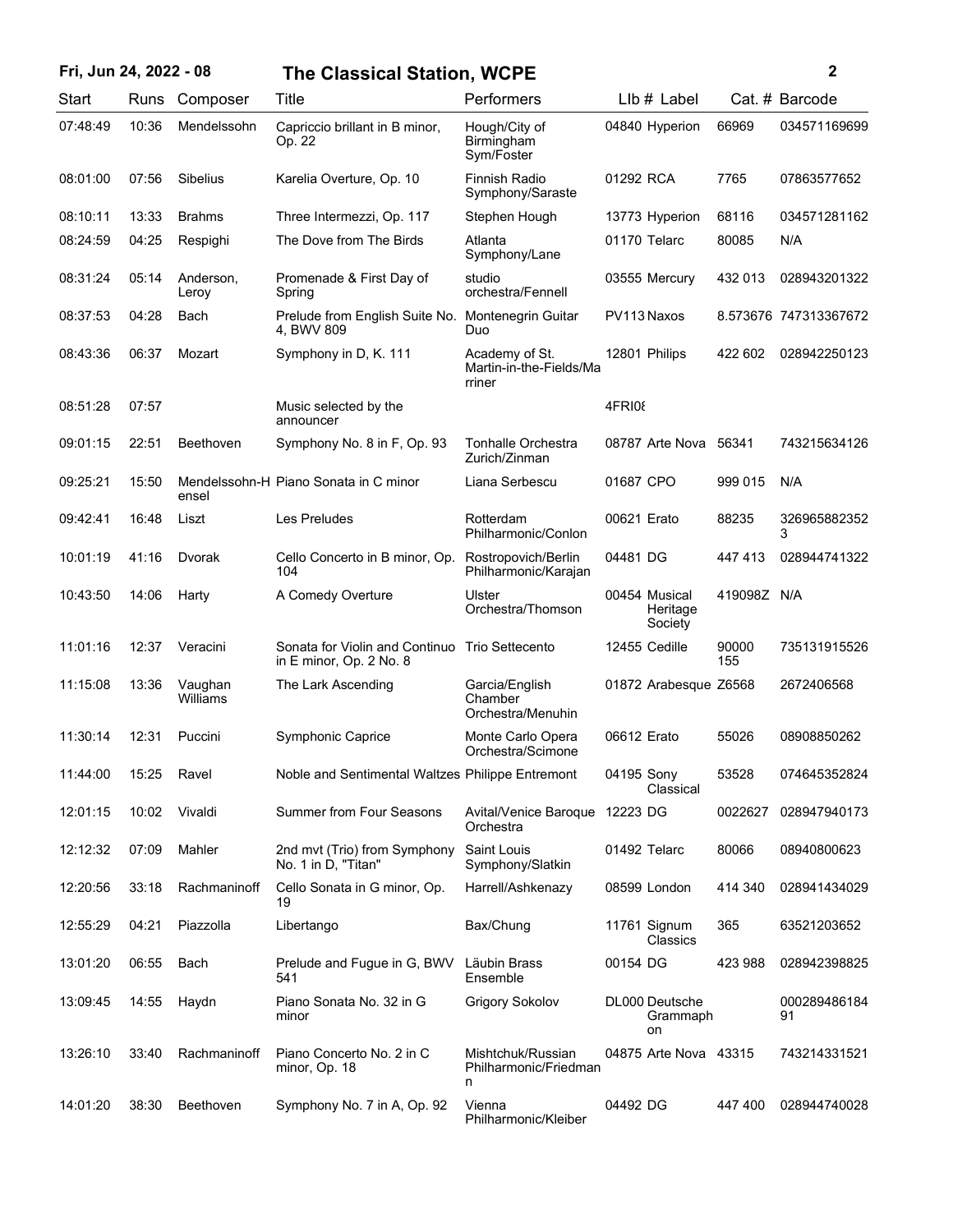## **Fri, Jun 24, 2022 - 15 3 The Classical Station, WCPE**

|  | I |  |
|--|---|--|

| Start    | Runs  | Composer       | Title                                                          | Performers                                                   |             | $Llb#$ Label                     |                                         | Cat. # Barcode        |
|----------|-------|----------------|----------------------------------------------------------------|--------------------------------------------------------------|-------------|----------------------------------|-----------------------------------------|-----------------------|
| 14:41:20 | 18:27 | Weber          | Symphony No. 2 in C                                            | Hanover<br>Band/Goodman                                      |             | 09142 Nimbus                     | 5180                                    | 501482751802<br>5     |
| 15:01:17 | 41:54 | ov             | Rimsky-Korsak Scheherazade, Op. 35                             | Nolan/Philharmonia/Ba 02719 Naxos<br>tiz                     |             |                                  |                                         | 8.550726 730099572620 |
| 15:44:41 | 07:53 | Holst          | Jupiter, The Bringer of Jollity<br>from The Planets, Op. 32    | Royal Scottish National 07683 Naxos<br>Orchestra/Lloyd-Jones |             |                                  | www.thec n/a<br>lassicalst<br>ation.org |                       |
| 15:54:04 | 05:24 | Goldsmith      | Overture and "First Flight" from Philharmonia<br>The Blue Max  | Orchestra/Goldsmith                                          | 13609 Silva | Screen                           | 1183                                    | 738572118327          |
| 16:00:43 | 04:13 | Tchaikovsky    | Cossack Dance from Mazeppa Gewandhaus                          | Orchestra/Masur                                              |             | 02255 Teldec                     | 46322                                   | 022924632228          |
| 16:05:51 | 04:46 | <b>Delibes</b> | Dome epais le jasmin (Flower<br>Duet) from Lakme               | Dessay/Haidan/Toulou 09200 EMI<br>se Capitole/Plasson        |             |                                  | 27920                                   | 509962792028          |
| 16:11:32 | 08:23 | Bernstein, E.  | Suite from "To Kill a<br>Mockingbird"                          | City of Prague<br>Philharmonic/Fitzpatric<br>k               | 08942 Silva | Screen                           | 1178                                    | 738572117825          |
| 16:20:50 | 08:42 | Gottschalk     | The Union, (a concert<br>paraphrase on national airs)          | Alan Marks                                                   |             | 05154 Nimbus                     | 7045/6                                  | 710357704529          |
| 16:30:47 | 17:02 | Bach           | Violin Concerto No. 2 in E,<br><b>BWV 1042</b>                 | Lamon/Tafelmusik                                             | 03467 Sony  |                                  | 66265                                   | 074646626528          |
| 16:48:44 | 03:22 | Ginastera      | Malambo from Estancia                                          | Simon Bolivar Youth<br>Orchestra/Dudamel                     | 07763 DG    |                                  | 0011340                                 | 028947774570          |
| 16:53:01 | 06:24 | Beethoven      | 4th mvt (Allegro con brio) from<br>Symphony No. 7 in A, Op. 92 | Berlin<br>Philharmonic/Karajan                               | 01038 DG    |                                  | 419 050                                 | 028941905024          |
| 17:00:40 | 06:01 | Reznicek       | Overture to Donna Diana                                        | Cincinnati Pops/Kunzel 00723 Telarc                          |             |                                  | 80116                                   | N/A                   |
| 17:07:36 | 09:35 | Williams       | <b>Star Wars: Suite for Five</b><br>Pianos                     | <b>Five Browns</b>                                           |             | 12480 E one                      | 2041                                    | 923204121             |
| 17:18:06 | 10:38 | Liszt          | Hungarian Rhapsody No. 1 in F Budapest Festival<br>minor       | Orchestra/Fischer                                            |             | 05039 Philips                    | 456 570                                 | 028945657028          |
| 17:29:59 | 08:18 | Strauss, Josef | Delirium                                                       | Vienna<br>Philharmonic/Jansons                               | 10122 Sony  |                                  | 772                                     | 88691913 886919137729 |
| 17:39:12 | 05:33 | Mozart         | Lux aeterna from Requiem, K.<br>626                            | <b>Bavarian Radio</b><br>Symphony &<br>Choir/Davis           | 05433 RCA   |                                  | 63238                                   | 090266323821          |
| 17:45:40 | 06:09 | Williams       | Hymn to the Fallen from Saving Boston<br>Private Ryan          | Symphony/Tanglewoo<br>d Festival<br>Chorus/Williams          |             | 05042 Dreamwor 50046<br>ks       |                                         | 600445004627          |
| 17:52:44 | 03:37 | Silvestrov     | Lullaby~Melodies of the<br>Moments - Cycle III                 | Hope/Botvinov                                                |             | DL000 Deutsche<br>Grammaph<br>on | 4863022                                 |                       |
| 17:57:16 | 01:46 | Verbytsky      | Ukrainian National Anthem                                      | Glocal Orchestra                                             | Downk       |                                  |                                         |                       |
| 18:00:17 | 04:28 | <b>Bloch</b>   | Prayer No. 1 from Baal Shem<br>Suite                           | Sheku & Braimah<br>Kanneh-Mason                              |             | PV129 Decca                      | 2                                       | 00314910 028948502417 |
| 18:05:40 | 03:48 | Elgar          | Lux aeterna                                                    | Voces8                                                       |             | 12220 Decca                      | 0022601                                 | 028947880530          |
| 18:10:23 | 04:32 | Granados       | Spanish Dance No. 2,<br>"Oriental"                             | Angel & Celedonio<br>Romero                                  |             | 02272 Telarc                     | 80216                                   | 089408021626          |
| 18:16:10 | 07:54 | Williams       | Throne Room and Finale from<br><b>Star Wars</b>                | Skywalker<br>Symphony/Williams                               | 08501 Sony  |                                  | 70636                                   | 886977063626          |
| 18:24:59 | 19:11 | <b>Brahms</b>  | Variations on a Theme by<br>Haydn, Op. 56a                     | Royal Concertgebouw<br>Orchestra/Haitink                     |             | 01897 Philips                    | 438 320                                 | 717794777222          |
| 18:45:05 | 14:20 |                | Music selected by the<br>announcer                             |                                                              | 4FRI18      |                                  |                                         |                       |
| 19:01:15 | 45:26 | <b>Brahms</b>  | Piano Concerto No. 1 in D<br>minor, Op. 15                     | Manz/Bucharest<br>Philharmonic/Mandeal                       |             | 04850 Arte Nova 43303            |                                         | 743214330326          |